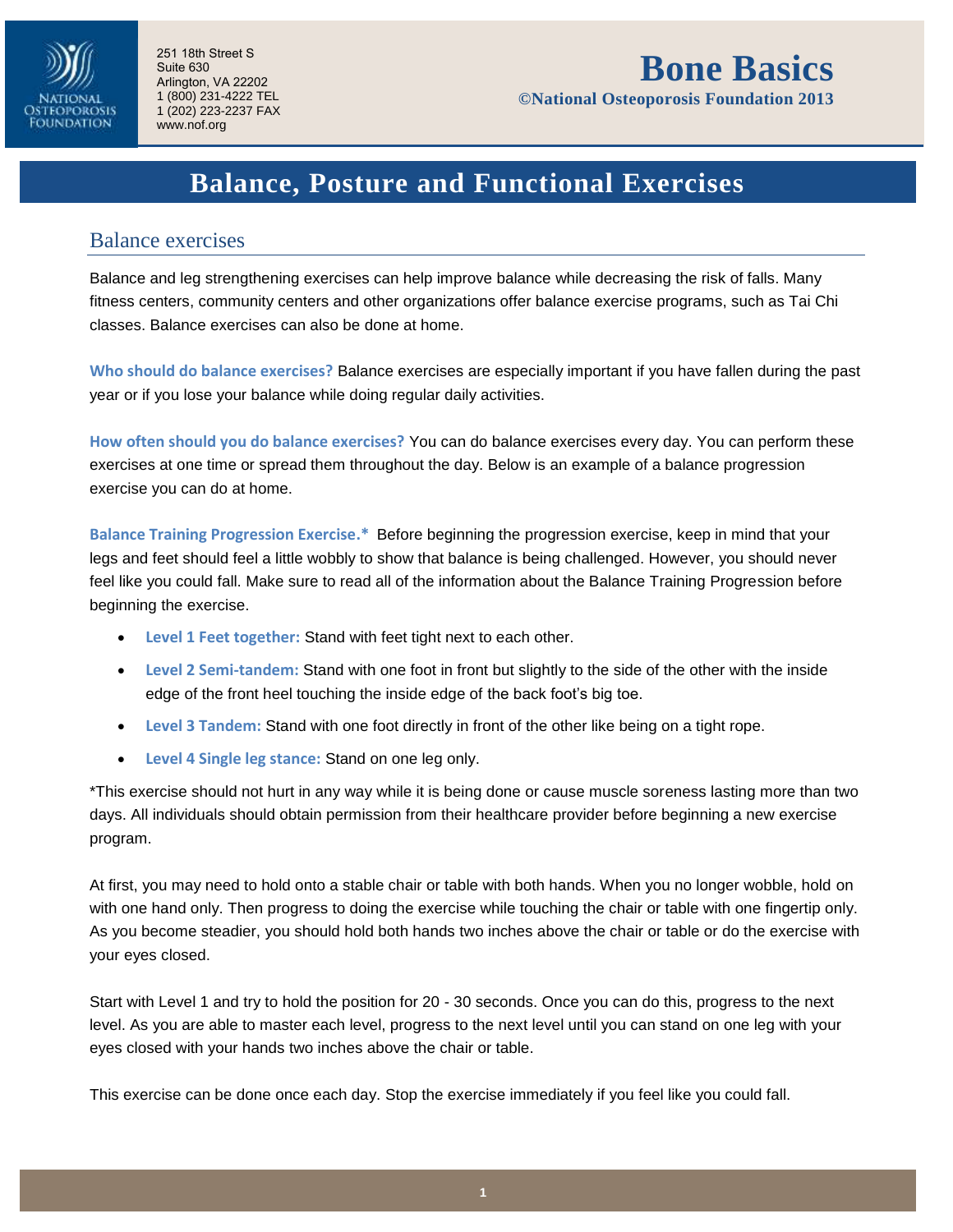

# **Bone Basics**

**©National Osteoporosis Foundation 2013** 

# **Balance, Posture and Functional Exercises**

### Posture Exercises

Good posture includes keeping your ears over your shoulders, your shoulders over your hips, your hips over your knees and your knees over your ankles. Posture exercises can also help you reduce rounded or "sloping" shoulders. These exercises can also help you reduce the chance of breaking bones in your spine. Doing a variety of posture exercises can help to stretch and strengthen the muscles in your upper body, abdominals (tummy), back and lower body.

**Who should do posture exercises?** Good posture is important for everyone. Posture exercises are especially important if your head is slumping forward, your shoulders are rounded or your spine is curving forward.

**How often should you do posture exercises?** You can do posture exercises every day. You can perform these exercises at one time or spread them throughout the day.

Below is an example of a posture exercise that stretches the shoulders, flattens the upper back and improves rounded shoulders:

#### **Corner Stretch Exercise Example\***

- 1. Stand in the corner of a room with your arms bent at a 90 degree angle at shoulder level and hands touching the walls (see picture below for proper position of head, arms and legs).
- 2. Step one foot forward, letting that knee bend.
- 3. Lean onto your front leg, bringing your head and chest toward the corner. You should feel a light stretch in your shoulders. Look at the corner of the wall at chest level to avoid overextending the neck.
- 4. Hold for 20-30 seconds.
- 5. Stand up straight and switch feet.
- 6. Repeat the exercise on the other side.



\*This exercise should not hurt in any way while it is being done or cause muscle soreness lasting more than two days. All individuals should obtain permission from their healthcare provider before beginning a new exercise program.

The Corner Stretch exercise should be done twice on each side about three times per week.